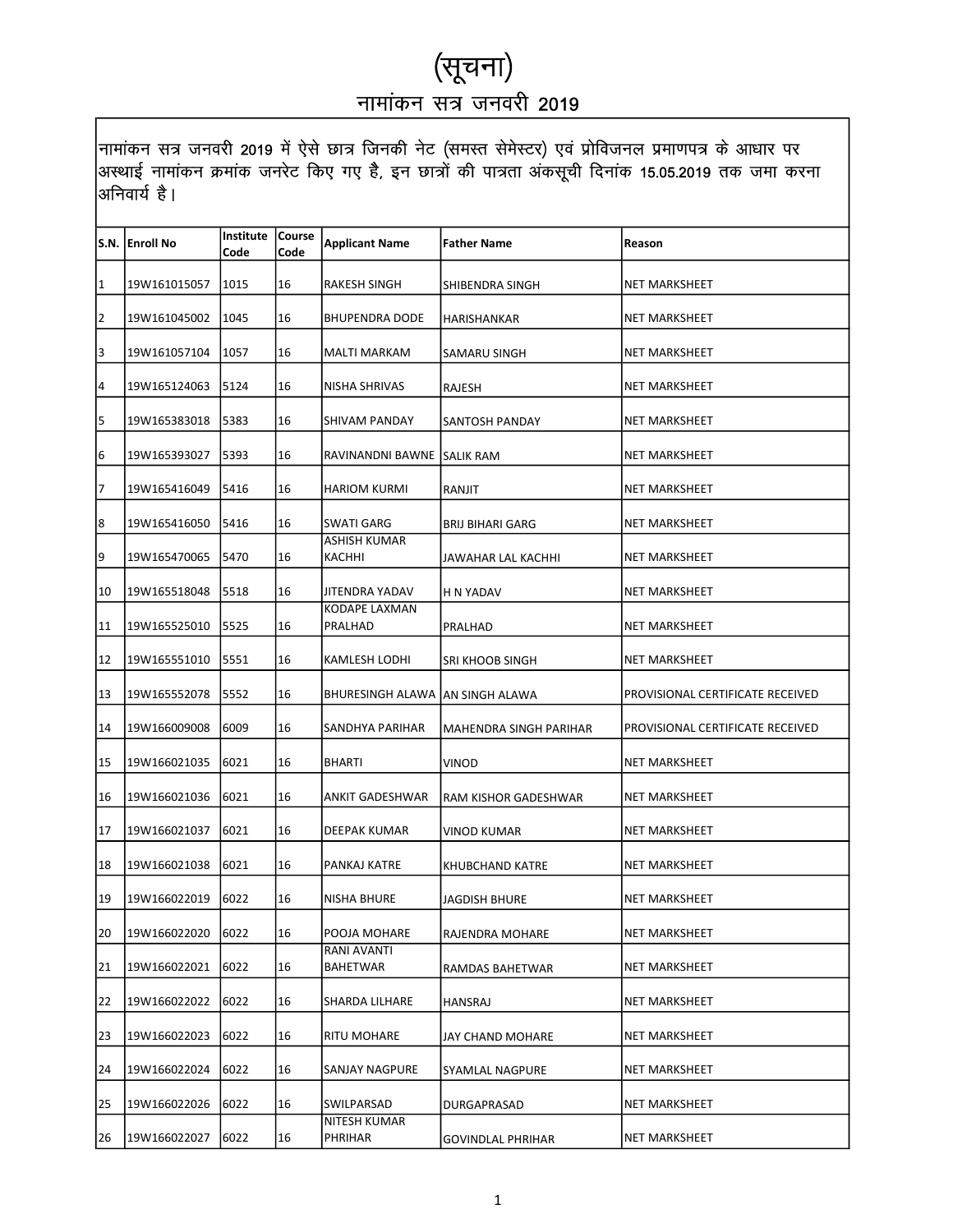|    | S.N. Enroll No | <b>Institute Course</b><br>Code | Code | <b>Applicant Name</b>               | <b>Father Name</b>                       | Reason                           |
|----|----------------|---------------------------------|------|-------------------------------------|------------------------------------------|----------------------------------|
|    |                |                                 |      | SANJAY KUMAR                        |                                          |                                  |
| 27 | 19W166022028   | 6022                            | 16   | <b>BOPCHE</b>                       | <b>JAYCHAND BOPCHE</b>                   | NET MARKSHEET                    |
| 28 | 19W166025043   | 6025                            | 16   | <b>DEEPAK KUMAR</b><br><b>PATLE</b> | <b>KRIPARAM PATLE</b>                    | <b>NET MARKSHEET</b>             |
|    |                | 6025                            | 16   |                                     |                                          | <b>NET MARKSHEET</b>             |
| 29 | 19W166025045   |                                 |      | SEEMA UIKEY                         | <b>FAGLAL UIKEY</b>                      |                                  |
| 30 | 19W166025047   | 6025                            | 16   | <b>SATEESH PATLE</b>                | <b>HEERALAL PATLE</b>                    | NET MARKSHEET                    |
| 31 | 19W166025050   | 6025                            | 16   | <b>SURBHI</b>                       | YUVRAJ                                   | NET MARKSHEET                    |
| 32 | 19W166025051   | 6025                            | 16   | MAMTA KOKODE                        | SELHAN SINGH KOKODE                      | NET MARKSHEET                    |
| 33 | 19W166025052   | 6025                            | 16   | SEEMA MESHRAM                       | RAMESH MESHRAM                           | <b>NET MARKSHEET</b>             |
| 34 | 19W166028011   | 6028                            | 16   | ALKA PURI                           | TEJ RAM PURI                             | <b>NET MARKSHEET</b>             |
| 35 | 19W166028012   | 6028                            | 16   | PREMLATA<br>BHARDWAJ                | SATISH BHARDWAJ                          | NET MARKSHEET                    |
| 36 | 19W166028013   | 6028                            | 16   | <b>PRITI THAKRE</b>                 | MULCHAND THAKRE                          | <b>NET MARKSHEET</b>             |
| 37 | 19W166028014   | 6028                            | 16   | NIKITA KANOJE                       | OMKAR KANOJE                             | <b>NET MARKSHEET</b>             |
| 38 | 19W166064011   | 6064                            | 16   | PUSHPANJALI<br><b>DWIVEDI</b>       | ARUN KUMAR DWIVEDI                       | NET MARKSHEET                    |
| 39 | 19W176068007   | 6068                            | 17   | RAHUL<br>VISHWAKARMA                | VIRENDRA PRASAD VISHWAKARMINET MARKSHEET |                                  |
| 40 | 19W166070021   | 6070                            | 16   | <b>GOPAL AHIRWAR</b>                | <b>HALLE</b>                             | <b>NET MARKSHEET</b>             |
| 41 | 19W166083002   | 6083                            | 16   | SACHIN SONI                         | KAILASH SONI                             | <b>NET MARKSHEET</b>             |
| 42 | 19W166107038   | 6107                            | 16   |                                     | RAJENDRA KUSHWAH RAGHUVEER KUSHWAH       | NET MARKSHEET                    |
| 43 | 19W166107039   | 6107                            | 16   | RAHUL SOLANKI                       | <b>VIKARAM SINGH</b>                     | NET MARKSHEET                    |
| 44 | 19W166107040   | 6107                            | 16   | SATYAM PATEL                        | PREM LAL PATEL                           | <b>NET MARKSHEET</b>             |
| 45 | 19W166107041   | 6107                            | 16   | SHAILESH SINGH<br><b>BHADOURIA</b>  | DILIP SINGH BHADOURIA                    | <b>NET MARKSHEET</b>             |
| 46 | 19W166107042   | 6107                            | 16   | NEHA BAIRAGI                        | PREM DAS BAIRAGI                         | NET MARKSHEET                    |
| 47 | 19W166107043   | 6107                            | 16   | MAYA                                | <b>MANGU SINGH</b>                       | <b>NET MARKSHEET</b>             |
| 48 | 19W166127024   | 6127                            | 16   | PRIYANKA                            | KAMAL                                    | <b>NET MARKSHEET</b>             |
| 49 | 19W166128004   | 6128                            | 16   | SHUBHAM TYAGI                       | JAY PRAKASH TYAGI                        | PROVISIONAL CERTIFICATE RECEIVED |
| 50 | 19W166172015   | 6172                            | 16   | <b>DIKSHA</b><br>RAGHUWANSHI        | SURENDRA RAGHUVANSI                      | NET MARKSHEET                    |
| 51 | 19W166204022   | 6204                            | 16   | <b>VIKASH KUMAR</b><br>RAWAT        | <b>HEERA LAL</b>                         | NET MARKSHEET                    |
| 52 | 19W166211020   | 6211                            | 16   | SANJAY SEN                          | RAMKUMAR SEN                             | PROVISIONAL CERTIFICATE RECEIVED |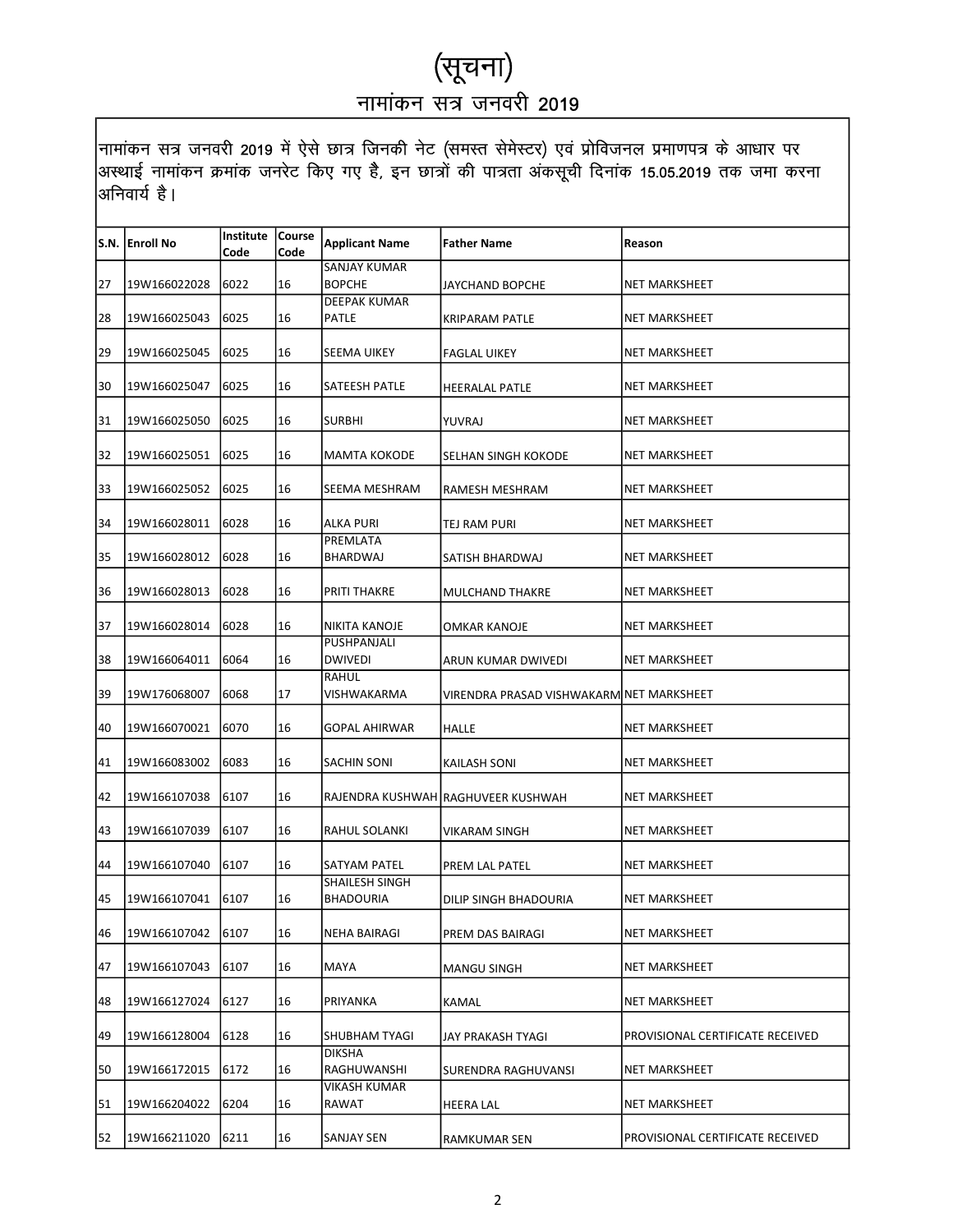|            | S.N. Enroll No | <b>Institute Course</b><br>Code | Code | <b>Applicant Name</b>                | <b>Father Name</b>                   | Reason                           |
|------------|----------------|---------------------------------|------|--------------------------------------|--------------------------------------|----------------------------------|
|            |                |                                 |      | <b>MAYANK</b>                        |                                      |                                  |
| 53         | 19W166215025   | 6215                            | 16   | VISHWAKARMA                          | RAMDAS                               | NET MARKSHEET                    |
| 54         | 19W166215026   | 6215                            | 16   | <b>MANMOHAN YADAV</b>                | DHIRAJ                               | <b>NET MARKSHEET</b>             |
| 55         | 19W166219048   | 6219                            | 16   | VAISHALI PETER                       | VINOD PETER                          | NET MARKSHEET                    |
| 56         | 19W166232018   | 6232                            | 16   | <b>ASHISH KAWDE</b>                  | <b>BABU LAL KAWDE</b>                | NET MARKSHEET                    |
| 57         | AU146246005    | 6246                            | 14   | AVINASH KUMAR                        | <b>MITHLESH RAM</b>                  | NET MARKSHEET                    |
| 58         | 19W166252029   | 6252                            | 16   | PRIYANKA<br>VISHWAKARMA              | JAMNAPRASAD                          | NET MARKSHEET                    |
| 59         | 19W166264020   | 6264                            | 16   | LAXMI GUPTA                          | <b>BHOLA PRASAD GUPTA</b>            | <b>NET MARKSHEET</b>             |
| 60         | 19W166272002   | 6272                            | 16   | RADHIKA DANGI                        | UDHAM SINGH DANGI                    | NET MARKSHEET                    |
| 61         | 19W166278017   | 6278                            | 16   | BHAWAR KUNWAR                        | RAJENDRA SINGH RAJPUT                | <b>NET MARKSHEET</b>             |
| 62         | 19W166287015   | 6287                            | 16   | SANTOSH JHARIYA                      | PARMULAL                             | <b>NET MARKSHEET</b>             |
| 63         | 19W166287016   | 6287                            | 16   | <b>ABHISHEK THAKUR</b>               | PEETAM SINGH THAKUR                  | NET MARKSHEET                    |
| 64         | 19W166320017   | 6320                            | 16   | <b>RAKSHA DUBEY</b>                  | RAJENDRA PRASAD DUBEY                | NET MARKSHEET                    |
| 65         | 19W166354008   | 6354                            | 16   | <b>ISHA PATEL</b>                    | <b>NARENDRA PATEL</b>                | <b>NET MARKSHEET</b>             |
| 66         | 19W166358017   | 6358                            | 16   | ASHISH KORI                          | KHARAG RAM KORI                      | PROVISIONAL CERTIFICATE RECEIVED |
| 67         | 19W166366003   | 6366                            | 16   | <b>HIMANI PATEL</b>                  | ASHARAM PATEL                        | <b>NET MARKSHEET</b>             |
| 68         | 19W166369005   | 6369                            | 16   | RAGHVENDRA SINGH<br><b>RAIPURIYA</b> | <b>BRAJKISHOR RAIPURIYA</b>          | NET MARKSHEET                    |
| 69         | 19W166376034   | 6376                            | 16   | GULAB MANDLOI                        | <b>RAY SINGH</b>                     | PROVISIONAL CERTIFICATE RECEIVED |
| 70         | 19W166376035   | 6376                            | 16   | <b>DEEPAK BADOLE</b>                 | LAXMINARAYAN                         | PROVISIONAL CERTIFICATE RECEIVED |
| 71         | 19W166376036   | 6376                            | 16   | <b>GENDALAL SOLANKI</b>              | NURELAL SOLANKI                      | NET MARKSHEET                    |
| $\sqrt{2}$ | 19W166376037   | 6376                            | 16   |                                      | ANTAR SINGH DUDVE PRATAP SINGH DUDVE | NEI MARKSHEEI                    |
| 73         | 19W166376038   | 6376                            | 16   | PRAMOD SELWAN                        | <b>GANGARAM SELWAN</b>               | NET MARKSHEET                    |
| 74         | 19W166376039   | 6376                            | 16   | DEEPAK SOLANKI                       | <b>HARILAL SOLANKI</b>               | PROVISIONAL CERTIFICATE RECEIVED |
| 75         | 19W166379002   | 6379                            | 16   | ASHISH KUMAR<br><b>BADGHRE</b>       | PRATAP SING BADGHRE                  | NET MARKSHEET                    |
| 76         | 19W166385021   | 6385                            | 16   | RUPALI BUNDELA                       | INDRAPAL SINGH                       | PROVISIONAL CERTIFICATE RECEIVED |
| 77         | 19W166385023   | 6385                            | 16   | PUSHPA PATHAK                        | <b>BALMUKUND PATHAK</b>              | PROVISIONAL CERTIFICATE RECEIVED |
| 78         | 19W167028028   | 7028                            | 16   | <b>GYANENDRA SONI</b>                | ANIL SONI                            | <b>NET MARKSHEET</b>             |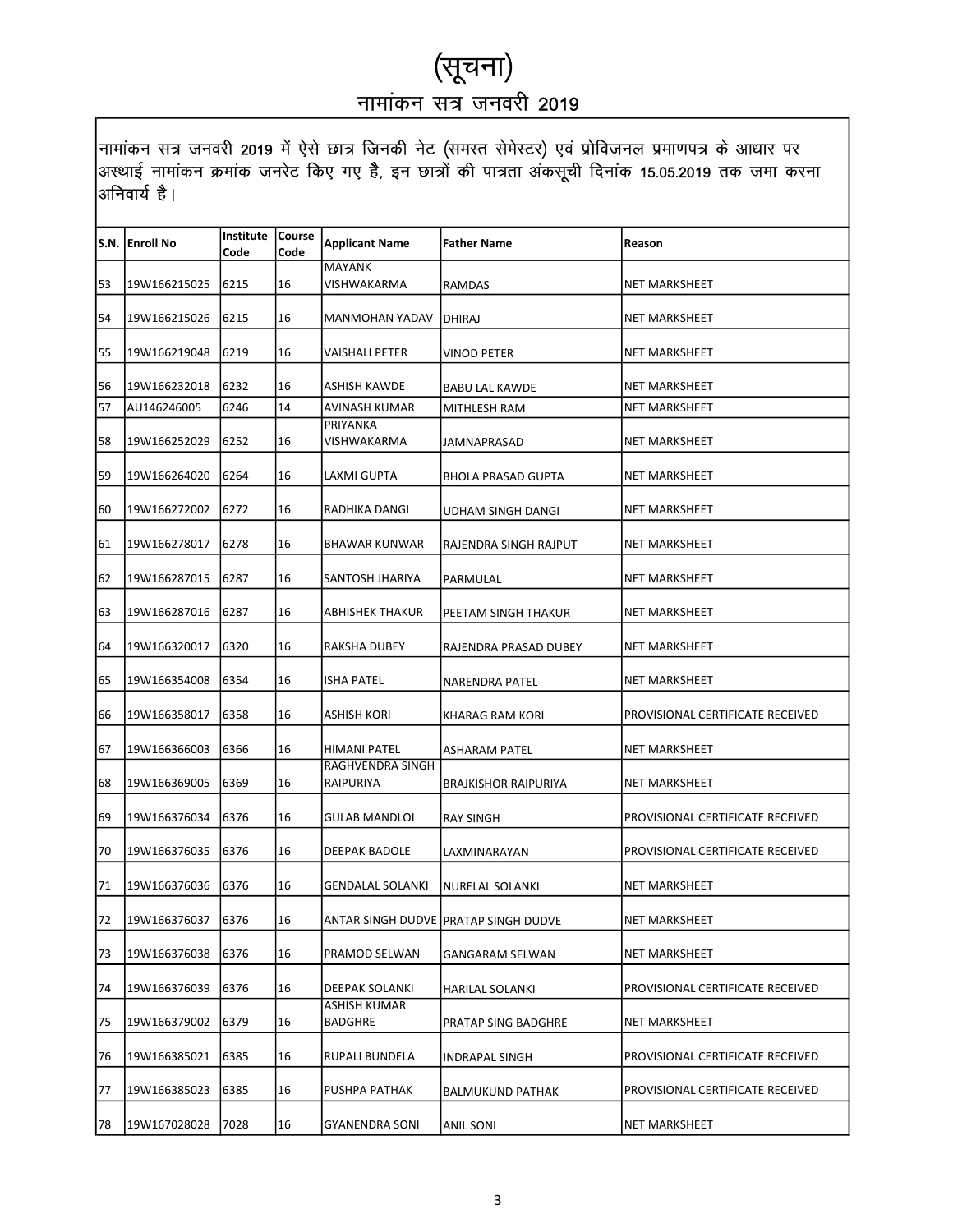|     | S.N. Enroll No   | Institute   Course<br>Code | Code | <b>Applicant Name</b>                  | <b>Father Name</b>          | Reason                           |
|-----|------------------|----------------------------|------|----------------------------------------|-----------------------------|----------------------------------|
| 79  | 19W177110009     | 7110                       | 17   | ANUSHREE SHUKLA                        | NEERAJ RAJ SHUKLA           | NET MARKSHEET                    |
| 80  | 19W167113020     | 7113                       | 16   | HIMANSHI SONI                          | <b>MAHESH PRASAD SONI</b>   | <b>NET MARKSHEET</b>             |
| 81  | 19W167129011     | 7129                       | 16   | <b>ROSHANI</b>                         | DASHARATH SINGH             | <b>NET MARKSHEET</b>             |
| 82  | 19W167260006     | 7260                       | 16   | SUPRIYA JADIYA                         | PURUSHOTTAM DAS             | PROVISIONAL CERTIFICATE RECEIVED |
| 83  | 19W167269020     | 7269                       | 16   | <b>KANCHAN</b>                         | SHRAVAN                     | <b>NET MARKSHEET</b>             |
| 84  | 19W167269021     | 7269                       | 16   | SANDEEP KUMAR                          | RAMKISHOR                   | <b>NET MARKSHEET</b>             |
| 85  | 19W167276031     | 7276                       | 16   | ASLAM KHAN                             | SHAHEED KHAN BEHNA          | NET MARKSHEET                    |
| 86  | 19W167276032     | 7276                       | 16   | RAHUL AHIRWAR                          | <b>KP AHIRWAR</b>           | <b>NET MARKSHEET</b>             |
| 87  | 19W167276033     | 7276                       | 16   | <b>KRISHANAKANT</b><br>AWASTHI         | OMPRAKASH AWASTHI           | NET MARKSHEET                    |
| 88  | 19W167276034     | 7276                       | 16   | SONAM LUHAR                            | RAMPRASAD LUHAR             | NET MARKSHEET                    |
| 89  | 19W167276035     | 7276                       | 16   | RAHUL KURMI                            | KRAPARA RAM KURMI           | <b>NET MARKSHEET</b>             |
| 90  | 19W167276036     | 7276                       | 16   | PALAK SONI                             | RAJESH KUMAR                | NET MARKSHEET                    |
| 91  | 19W167276037     | 7276                       | 16   | SANJAY DUBEY                           | RAMESH PRASAD DUBEY         | <b>NET MARKSHEET</b>             |
| 92  | 19W167283011     | 7283                       | 16   | RASHMI PATHAK                          | VYAS MUNI PATHAK            | <b>NET MARKSHEET</b>             |
| 93  | 19W167294022     | 7294                       | 16   | <b>RADHA PATEL</b>                     | <b>MANOJ KUMAR</b>          | PROVISIONAL CERTIFICATE RECEIVED |
| 94  | 19W167362017     | 7362                       | 16   | SHUBHAM<br>CHOUDHARY                   | RAMESH CHOUDHARY            | NET MARKSHEET                    |
| 95  | 19W167369028     | 7369                       | 16   | RUPAM DASONDI                          | SANTOSH DASONDI             | NET MARKSHEET                    |
| 96  | 19W167369029     | 7369                       | 16   | SAPNA DAWAR                            | KARANSINGH DAWAR            | NET MARKSHEET                    |
| 97  | 19W167374026     | 7374                       | 16   | PRIYANKA SINGH<br><b>RAJPOOT</b>       | PRAKASH SINGH               | PROVISIONAL CERTIFICATE RECEIVED |
| 98  | 19W167374027     | 7374                       | 16   | SUMAN BHAWEDI                          | <b>BHARAT KUMAR BHAWEDI</b> | PROVISIONAL CERTIFICATE RECEIVED |
| 99  | 19W167374028     | 7374                       | 16   | <b>BARUN TIWARI</b>                    | <b>ARUN TIWARI</b>          | PROVISIONAL CERTIFICATE RECEIVED |
| 100 | 19W167374029     | 7374                       | 16   | <b>SURENDRA KUMAR</b><br>RAI           | ANIL KUMAR RAI              | PROVISIONAL CERTIFICATE RECEIVED |
| 101 | 19W167374030     | 7374                       | 16   | <b>ANJALI KHATEEK</b>                  | <b>VIJAY KHATEEK</b>        | PROVISIONAL CERTIFICATE RECEIVED |
| 102 | 19W167374031     | 7374                       | 16   | POOJA THAKUR                           | SHYAM LAL THAKUR            | PROVISIONAL CERTIFICATE RECEIVED |
| 103 | 19W167385018     | 7385                       | 16   | RAMPAL SINGH                           | LAKHAN SINGH                | NET MARKSHEET                    |
|     | 104 19W167387041 | 7387                       | 16   | <b>ANURUDH PRATAP</b><br>SINGH CHAUHAN | HARSH SINGH CHAUHAN         | NET MARKSHEET                    |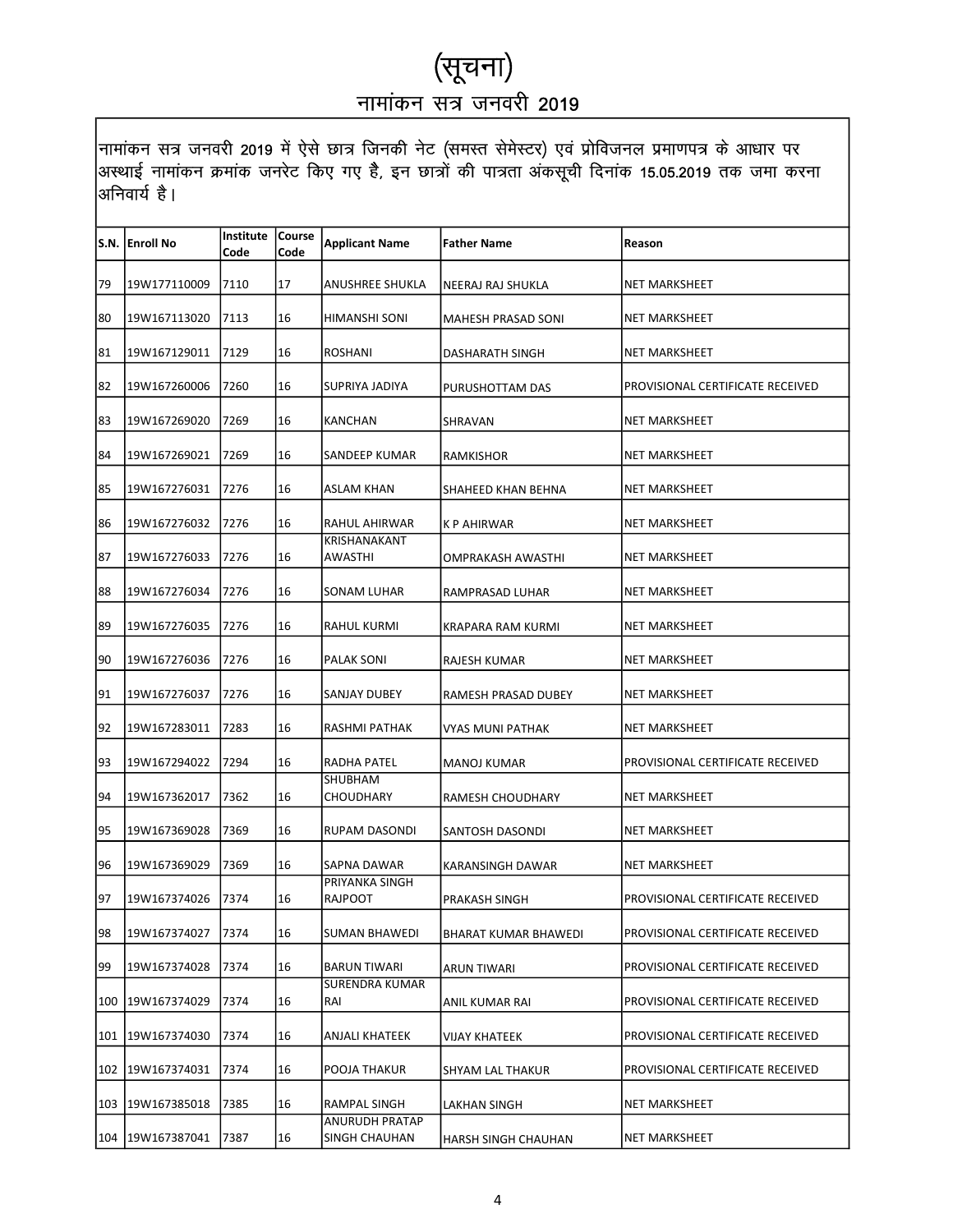|     | S.N. Enroll No   | Institute   Course |      |                                     | <b>Father Name</b>       |                                  |
|-----|------------------|--------------------|------|-------------------------------------|--------------------------|----------------------------------|
|     |                  | Code               | Code | <b>Applicant Name</b>               |                          | Reason                           |
| 105 | 19W167388031     | 7388               | 16   | ANUSHIKHA THAKUR                    | NIRANJAN SINGH           | <b>NET MARKSHEET</b>             |
| 106 | 19W167394051     | 7394               | 16   | RANJEET RAJPOOT                     | LATE SITARAM RAJPOOT     | PROVISIONAL CERTIFICATE RECEIVED |
| 107 | 19W167394053     | 7394               | 16   | <b>ANKITA CHOUKSEY</b>              | SANTOSH CHOUKSEY         | PROVISIONAL CERTIFICATE RECEIVED |
| 108 | 19W167394057     | 7394               | 16   | <b>SURAJ KUMAR</b><br><b>GURJAR</b> | SHYAM SINGH GURJAR       | <b>NET MARKSHEET</b>             |
| 109 | 19W167394058     | 7394               | 16   | <b>BALRAM SINGH</b>                 | CHANDRABHAN              | <b>NET MARKSHEET</b>             |
|     | 110 19W167394059 | 7394               | 16   | DEEKSHA KOURAV                      | NARENDRASINGH            | NET MARKSHEET                    |
|     | 111 19W167396009 | 7396               | 16   | ASHISH JOSHI                        | MAHESH JOSHI             | <b>NET MARKSHEET</b>             |
| 112 | 19W167399029     | 7399               | 16   | <b>ANIL KUMAR</b><br>AHARWAR        | <b>MADHU AHARWAR</b>     | <b>NET MARKSHEET</b>             |
|     | 113 19W167400039 | 7400               | 16   | ABHISHEK VERMA                      | SHAMBHUDAYAL VERMA       | NET MARKSHEET                    |
|     | 114 19W167406042 | 7406               | 16   | RAMESHWAR<br>PRASAD                 | <b>UMEDSINGH</b>         | <b>NET MARKSHEET</b>             |
| 115 | 19W168016020     | 8016               | 16   | RAMKISHOR YADAV                     | AASHARAM YADAV           | <b>NET MARKSHEET</b>             |
|     | 116 19W168016021 | 8016               | 16   | <b>NARENDRA KOLI</b>                | <b>HARGOVIND KOLI</b>    | <b>NET MARKSHEET</b>             |
|     | 117 19W168016022 | 8016               | 16   | ANURADHA<br>SHANDILYA               | CHANDRASHEKHAR SHANDILYA | <b>NET MARKSHEET</b>             |
| 118 | 19W168024051     | 8024               | 16   | <b>NITU BISEN</b>                   | TEJ LAL BISEN            | <b>NET MARKSHEET</b>             |
| 119 | 19W168025010     | 8025               | 16   | RATANMALA ROKDE                     | RAJKUMAR                 | <b>NET MARKSHEET</b>             |
| 120 | 19W168032028     | 8032               | 16   | GAGAN RANA                          | RAJKUMAR RANA            | <b>NET MARKSHEET</b>             |
| 121 | 19W168032029     | 8032               | 16   | <b>SARSWATI BISEN</b>               | <b>MEHATLAL BISEN</b>    | PROVISIONAL CERTIFICATE RECEIVED |
| 122 | 19W168032030     | 8032               | 16   | <b>MANISH BISEN</b>                 | <b>LALCHAND BISEN</b>    | PROVISIONAL CERTIFICATE RECEIVED |
|     | 123 19W168032031 | 8032               | 16   | YOGESHWARI<br><b>MAHESH</b>         | RAMESH                   | PROVISIONAL CERTIFICATE RECEIVED |
|     | 124 19W168032032 | 8032               | 16   | <b>SUJIT GAUTAM</b>                 | PUNARAM                  | PROVISIONAL CERTIFICATE RECEIVED |
| 125 | 19W168032033     | 8032               | 16   | MOHIT MESHRAM                       | KAILASH MESHRAM          | PROVISIONAL CERTIFICATE RECEIVED |
| 126 | 19W168032034     | 8032               | 16   | MOUSAM                              | <b>FANDU LAL</b>         | PROVISIONAL CERTIFICATE RECEIVED |
| 127 | 19W168032035     | 8032               | 16   | VIKESH DAHARWAL                     | LAXMINARAYAN DAHARWAL    | PROVISIONAL CERTIFICATE RECEIVED |
| 128 | 19W168034013     | 8034               | 16   | <b>NEHA CHOUDHARY</b>               | DILIP CHOUDHARY          | NET MARKSHEET                    |
| 129 | 19W168049028     | 8049               | 16   | VIND LAL PRAJAPATI                  | MATALVI PRASAD PRAJAPATI | NET MARKSHEET                    |
| 130 | 19W168060082     | 8060               | 16   | JAGDISH TEKAM                       | ANDAN TEKAM              | PROVISIONAL CERTIFICATE RECEIVED |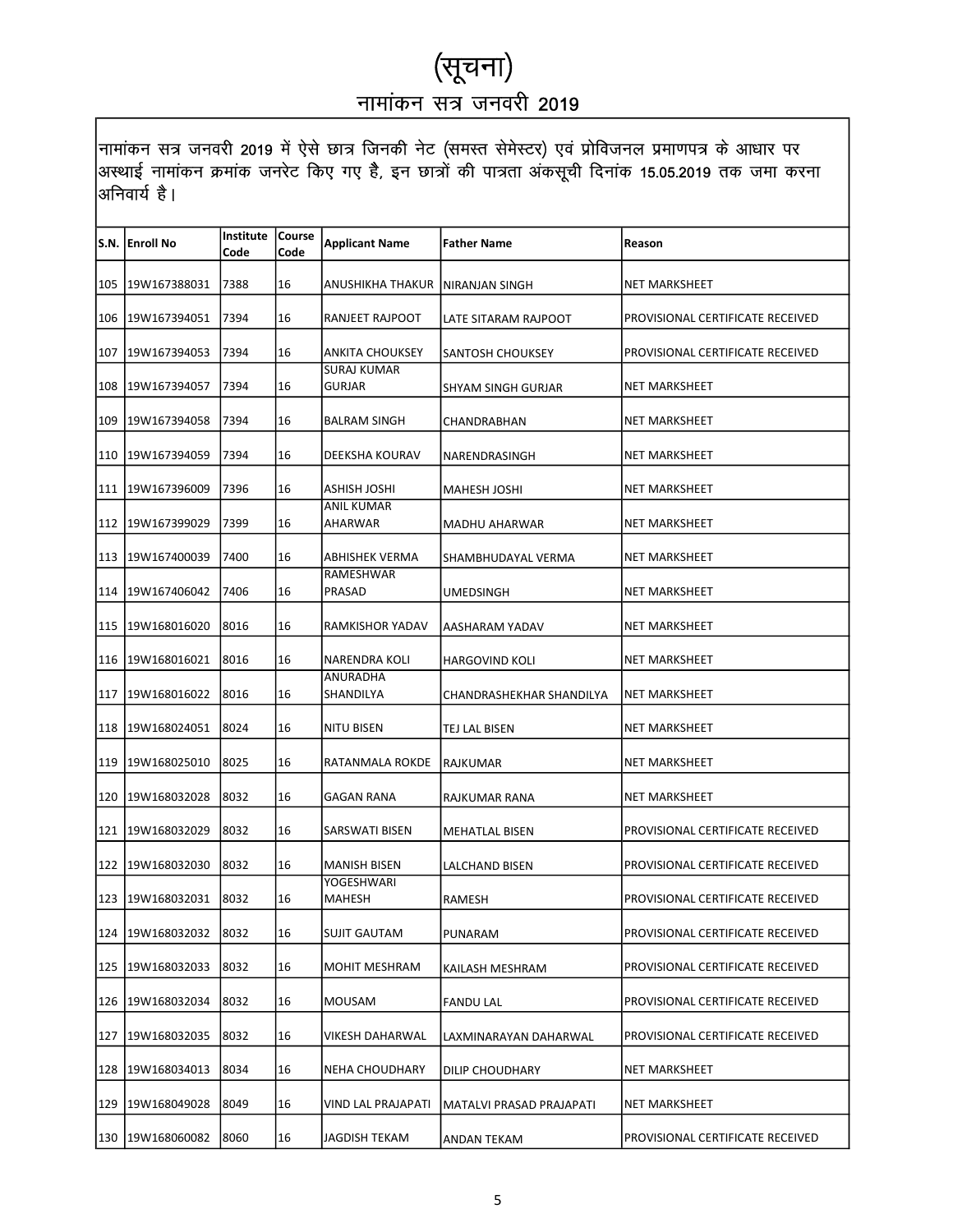|     | S.N. Enroll No    | <b>Institute Course</b><br>Code | Code | <b>Applicant Name</b>          | <b>Father Name</b>                      | Reason                                                    |
|-----|-------------------|---------------------------------|------|--------------------------------|-----------------------------------------|-----------------------------------------------------------|
|     | 131 19W168065050  | 8065                            | 16   | PRIYANKA BINDUA                | LAXMIPRASAD                             | <b>NET MARKSHEET</b>                                      |
| 132 | 19W168073012      | 8073                            | 16   | APARNA PATHAK                  | RAJENDRA KUMAR                          | <b>NET MARKSHEET</b>                                      |
| 133 | 19W168074018      | 8074                            | 16   | <b>RAJESH KUMAR</b><br>AHIRWAR | RAMKISHUN AHIRWAR                       | PROVISIONAL CERTIFICATE RECEIVED                          |
| 134 | 19W168082060      | 8082                            | 16   | <b>PIYUSH</b><br>SURYAWANSHI   | CHANDRABHAN SURYAWANSHI                 | PROVISIONAL CERTIFICATE RECEIVED                          |
| 135 | 19W168085026      | 8085                            | 16   | ANIL YADUWANSHI                | ASHOK YADUWANSHI                        | <b>NET MARKSHEET</b>                                      |
| 136 | 19W168086017      | 8086                            | 16   | MOHMMAD AKRAM<br>KHAN          | MOHMMAD ABID KHAN                       | NET MARKSHEET                                             |
|     | 137 19W168087033  | 8087                            | 16   | SAMEER QURESHI                 | <b>IRSHAD QURESHI</b>                   | PROVISIONAL CERTIFICATE RECEIVED                          |
| 138 | 19W168099018      | 8099                            | 16   | SHIVRAM KANASH                 | CHAGAN SINGH KANASH                     | <b>NET MARKSHEET</b>                                      |
| 139 | 19W168099019      | 8099                            | 16   | NIRMALA SOLANKI                | KALUJI SOLANKI                          | NET MARKSHEET                                             |
| 140 | 19W168099020      | 8099                            | 16   | LALITA                         | <b>BONDER</b>                           | NET MARKSHEET                                             |
|     | 141 19W168099021  | 8099                            | 16   | <b>TEJU PATEL</b>              | <b>MANEERAM PATEL</b>                   | <b>NET MARKSHEET</b>                                      |
| 142 | 19W168099022      | 8099                            | 16   | <b>BABLU PARMAR</b>            | NANURAM PARMAR                          | <b>NET MARKSHEET</b>                                      |
| 143 | 19W168115038      | 8115                            | 16   | MOHAMMADMOBIN<br>QURESHI       |                                         | MOHAMMADMURSALIN QURESHI PROVISIONAL CERTIFICATE RECEIVED |
| 144 | 19W168115039      | 8115                            | 16   | POOJA DAMOR                    | <b>MAHESH DAMOR</b>                     | <b>NET MARKSHEET</b>                                      |
| 145 | 19W168116021      | 8116                            | 16   | RAJNI GUPTA                    | KISHOR KUMAR                            | <b>NET MARKSHEET</b>                                      |
| 146 | 19W178124023      | 8124                            | 17   | KHUSHBOO BILAUHA               | <b>NAND KISHOR</b>                      | NET MARKSHEET                                             |
| 147 | 19W168130030      | 8130                            | 16   | <b>SHAKSHI PAROUHA</b>         | ANIL KUMAR                              | <b>NET MARKSHEET</b>                                      |
|     | 148 19W168130031  | 8130                            | 16   | <b>NIKITA YADAV</b>            | OM PRAKASH YADAV                        | <b>NET MARKSHEET</b>                                      |
|     | 149 19W168133019  | 8133                            | 16   | AAKANKSHA TIWARI               | SATYANARAYAN TIWARI                     | NET MARKSHEET                                             |
|     | 150 19W168133020  | 8133                            | 16   | PRIYA PANDEY                   | <b>KAMLESH PANDEY</b>                   | <b>NET MARKSHEET</b>                                      |
|     | 151 19W168142014  | 8142                            | 16   | PRAVIN KUMAR<br>THAKUR         | MANGAL SINGH THAKUR                     | NET MARKSHEET                                             |
|     | 152 19W168142015  | 8142                            | 16   | RADHIKA CHAUHAN                | UDAL SINGH CHAUHAN                      | NET MARKSHEET                                             |
| 153 | 19W168142016      | 8142                            | 16   | PRIYANKA BARMAIYA   MADAN LAL  |                                         | NET MARKSHEET                                             |
| 154 | 19W168157035      | 8157                            | 16   |                                | SHIVANI SHRIVASTAV SHIVKUMAR SHRIVASTAV | NET MARKSHEET                                             |
|     | 155  19W168162029 | 8162                            | 16   | KAJAL CHOUDHARY                | POONAM CHAND CHOUDHARY                  | PROVISIONAL CERTIFICATE RECEIVED                          |
|     | 156 19W168162031  | 8162                            | 16   | <b>BABITA SONI</b>             | RAMA SHANKAR SONI                       | NET MARKSHEET                                             |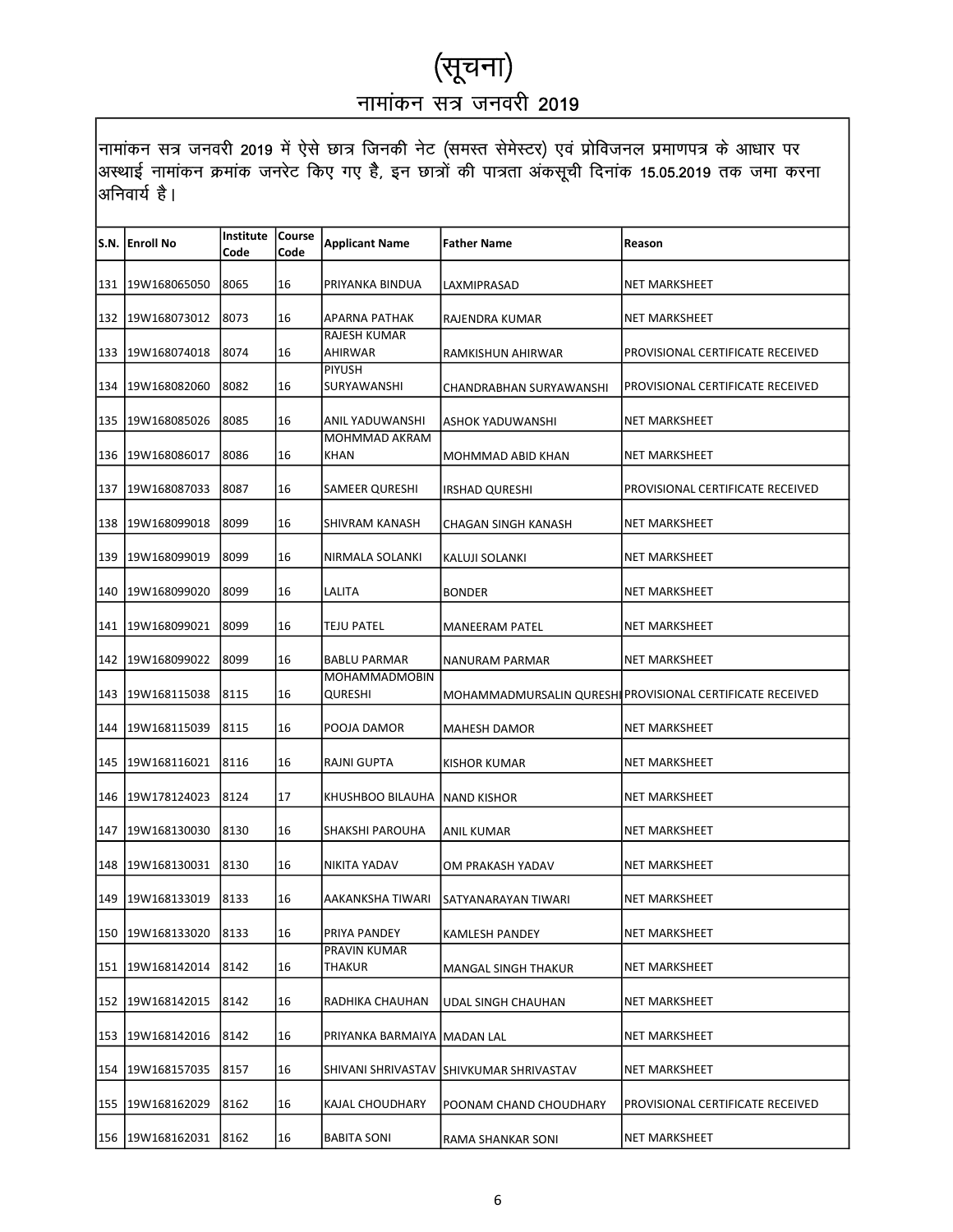|     | S.N.  Enroll No  | Institute   Course<br>Code | Code | <b>Applicant Name</b>             | <b>Father Name</b>                      | Reason                           |
|-----|------------------|----------------------------|------|-----------------------------------|-----------------------------------------|----------------------------------|
|     | 157 19W168175006 | 8175                       | 16   | DEEPIKA                           | <b>SURESH TAILOR</b>                    | NET MARKSHEET                    |
| 158 | 19W168180014     | 8180                       | 16   | MUSKAN PEEPDA                     | SURENDRA KUMAR                          | NET MARKSHEET                    |
| 159 | 19W168213028     | 8213                       | 16   | OMKAR PATEL                       | PYAREY LAL PATEL                        | NET MARKSHEET                    |
|     | 160 19W168213029 | 8213                       | 16   | SHIVRAJ PATEL                     | RAMESH PATEL                            | NET MARKSHEET                    |
|     | 161 19W168219070 | 8219                       | 16   | <b>DEEPAK PATEL</b>               | PARASRAM PATEL                          | PROVISIONAL CERTIFICATE RECEIVED |
|     | 162 19W168224026 | 8224                       | 16   | RAVISHANKAR<br><b>KUMRE</b>       | VIJAY KUMRE                             | PROVISIONAL CERTIFICATE RECEIVED |
|     | 163 19W168224030 | 8224                       | 16   | GAYATRI DHURVE                    | ATARLAL DHURVE                          | NET MARKSHEET                    |
|     | 164 19W168224031 | 8224                       | 16   | RANJEETA PARTE                    | <b>MOHAN LAL</b>                        | NET MARKSHEET                    |
| 165 | 19W168224032     | 8224                       | 16   | SANDHYA ALKEY                     | RAMADHAR                                | NET MARKSHEET                    |
| 166 | 19W168225007     | 8225                       | 16   | <b>MOHAN LAL</b>                  | <b>SUMERI LAL</b>                       | NET MARKSHEET                    |
|     | 167 19W168225008 | 8225                       | 16   | VAISHALI                          | PANDURANG NARANJE                       | NET MARKSHEET                    |
| 168 | 19W168226053     | 8226                       | 16   | IKRAR                             | <b>ISHRAR</b>                           | NET MARKSHEET                    |
|     | 169 19W168226054 | 8226                       | 16   | YASWANT SINGH<br><b>THAKUR</b>    | DOULAT SINGH THAKUR                     | NET MARKSHEET                    |
|     | 170 19W168226055 | 8226                       | 16   | AKASH NAMDEV                      | PRAKASH NAMDEV                          | NET MARKSHEET                    |
| 171 | 19W168226056     | 8226                       | 16   | MANISH PATEL                      | RAMDHARI PATEL                          | NET MARKSHEET                    |
| 172 | 19W168226058     | 8226                       | 16   | <b>NEERAJ SONI</b>                | VINOD SONI                              | NET MARKSHEET                    |
|     | 173 19W168256021 | 8256                       | 16   | JAYRAM PARIHAR                    | VIJAY SINGH                             | <b>NET MARKSHEET</b>             |
|     | 174 19W178272024 | 8272                       | 17   | SHIVNARAYAN<br>CHAURASIYA         | AJJUDDI CHAURASIYA                      | <b>NET MARKSHEET</b>             |
|     | 175 19W168332011 | 8332                       | 16   | <b>DEVENDRA</b><br><b>KUHSWAH</b> | BHOTURAM KUSHWAH                        | NET MARKSHEET                    |
|     | 176 19W168335012 | 8335                       | 16   | NEERAJ SHARMA                     | RAMBALLABH                              | <b>NET MARKSHEET</b>             |
|     | 177 19W168337039 | 8337                       | 16   |                                   | SIDDHARTH TRIPATHI ANIL KUMAR TRIPATHI  | NET MARKSHEET                    |
| 178 | 19W168344030     | 8344                       | 16   | AJAY CHOUDHARY                    | SHRI DHARMENDRA CHOUDHARY NET MARKSHEET |                                  |
| 179 | 19W168350048     | 8350                       | 16   | <b>RESHMA RAMJAN</b><br>QURESHI   | <b>WAHID KHAN</b>                       | PROVISIONAL CERTIFICATE RECEIVED |
| 180 | 19W168350049     | 8350                       | 16   | <b>PULKIT PARTE</b>               | <b>MAKKHAN SINGH PARTE</b>              | PROVISIONAL CERTIFICATE RECEIVED |
|     | 181 19W168350050 | 8350                       | 16   | DURGESHWARI<br>THAKRELE           | <b>BASANT</b>                           | PROVISIONAL CERTIFICATE RECEIVED |
|     | 182 19W168350051 | 8350                       | 16   | NIDHI MATHRE                      | RAM KISHOR MATHRE                       | NET MARKSHEET                    |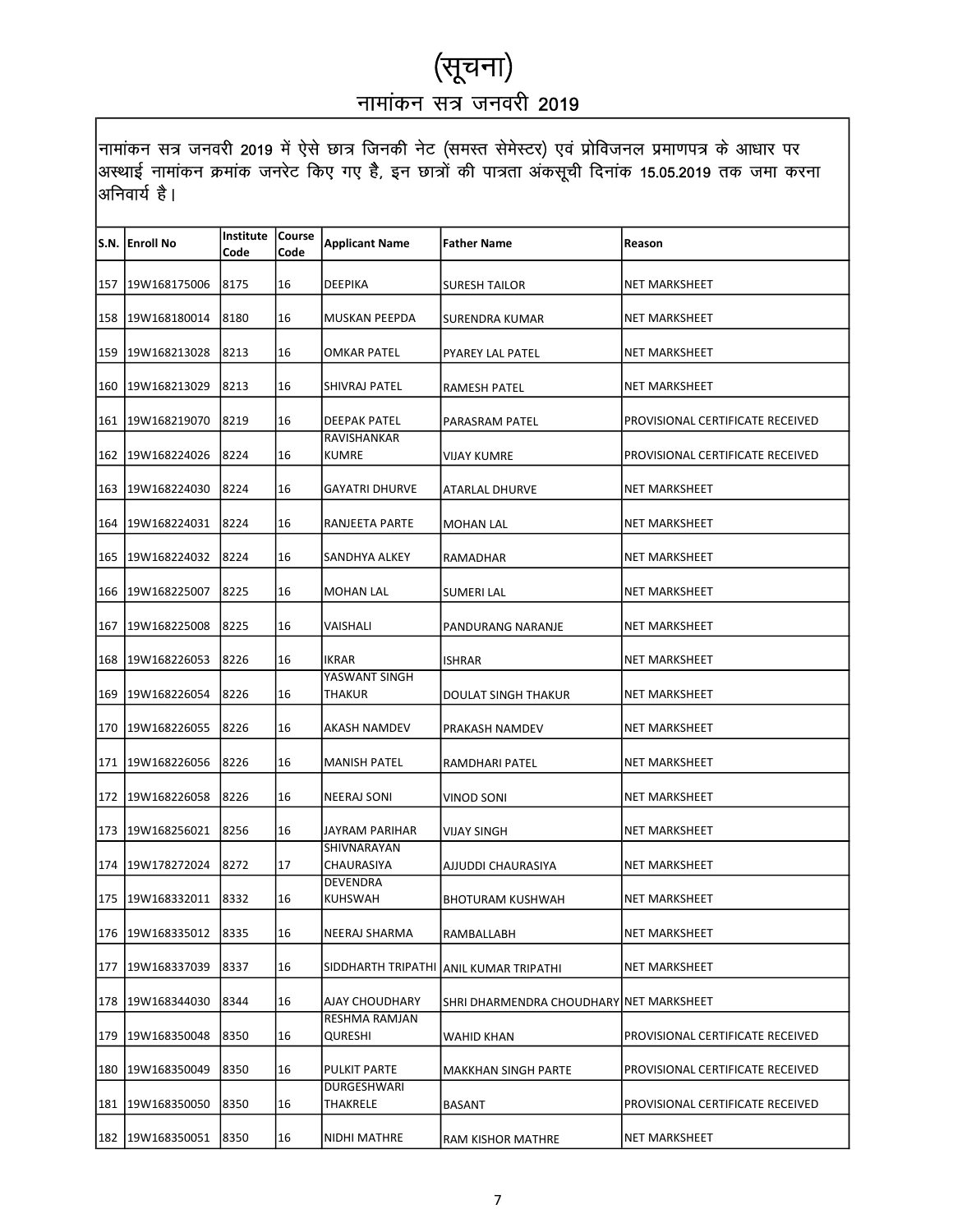|     | S.N.  Enroll No    | <b>Institute Course</b> |      | <b>Applicant Name</b>          | <b>Father Name</b>       | Reason                           |
|-----|--------------------|-------------------------|------|--------------------------------|--------------------------|----------------------------------|
|     |                    | Code                    | Code | <b>UJJAIN SINGH</b>            |                          |                                  |
|     | 183 19W168350052   | 8350                    | 16   | <b>BHALAVI</b>                 | JEEVANLAL BHALAVI        | NET MARKSHEET                    |
| 184 | 19W168369015       | 8369                    | 16   | ABHILASH BATHAM                | DHANIRAM BATHAM          | NET MARKSHEET                    |
| 185 | 19W168370016       | 8370                    | 16   | CHANDAN SHAKYA                 | MATADEEN SHAKYA          | NET MARKSHEET                    |
|     | 186 19W168371010   | 8371                    | 16   | PRIYAL SONI                    | SUBHASH CHANDRA SONI     | NET MARKSHEET                    |
|     | 187   19W168385026 | 8385                    | 16   | <b>MONIKA GHOSHI</b>           | ANANT                    | <b>NET MARKSHEET</b>             |
| 188 | 19W168386012       | 8386                    | 16   | SONU AHIRWAR                   | HARIRAM AHIRWAR          | NET MARKSHEET                    |
|     | 189 19W168417007   | 8417                    | 16   | POOJA MALI                     | KANHAIYALAL MALI         | NET MARKSHEET                    |
|     | 190 19W168420017   | 8420                    | 16   | <b>MAYANK TIWARI</b>           | <b>SUNIL TIWARI</b>      | PROVISIONAL CERTIFICATE RECEIVED |
| 191 | 19W168422022       | 8422                    | 16   | SATEESH                        | SEEKHAN LAL              | PROVISIONAL CERTIFICATE RECEIVED |
|     | 192 19W168466016   | 8466                    | 16   | RAMPRASAD                      | JANGLU                   | NET MARKSHEET                    |
|     | 193 19W168466017   | 8466                    | 16   | SONAM                          | SHALIKRAM                | <b>NET MARKSHEET</b>             |
|     | 194   19W168466018 | 8466                    | 16   | MONIKA                         | <b>SURESH</b>            | NET MARKSHEET                    |
| 195 | 19W168571016       | 8571                    | 16   | SOURABH GHOSHI                 | MAHENDRA                 | NET MARKSHEET                    |
|     | 196 19W168582011   | 8582                    | 16   | RASHMI SINGH                   | NARAYAN SINGH            | <b>NET MARKSHEET</b>             |
| 197 | 19W168617012       | 8617                    | 16   | JAVED KHAN                     | JAKIR KHAN               | NET MARKSHEET                    |
| 198 | 19W168619015       | 8619                    | 16   | ARTI BAI LODHI                 | RAMESHWAR PRASAD         | NET MARKSHEET                    |
| 199 | 19W178651022       | 8651                    | 17   | PRAGYA DEHARIYA                | RAMKRIPAL DEHARIYA       | <b>NET MARKSHEET</b>             |
|     | 200 19W168659014   | 8659                    | 16   | MONIKA JATIYA                  | RAMESH JATIYA            | NET MARKSHEET                    |
|     | 201 19W168662009   | 8662                    | 16   | RAJ KUMAR PARASTE   PREM SINGH |                          | <b>NET MARKSHEET</b>             |
|     | 202 19W168668015   | 8668                    | 16   | HIMANSHI SHARMA                | RAJ KUMAR SHARMA         | NET MARKSHEET                    |
| 203 | 19W168668016       | 8668                    | 16   | SWATI TRIVEDI                  | <b>BALESHWER TRIVEDI</b> | <b>NET MARKSHEET</b>             |
| 204 | 19W168671010       | 8671                    | 16   | LIKILA                         | NANHULAL                 | NET MARKSHEET                    |
| 205 | 19W168676010       | 8676                    | 16   | SWATEE                         | TILAKCHAND               | NET MARKSHEET                    |
| 206 | 19W168678007       | 8678                    | 16   | PUSHPA DHURWEY<br>DHURWEY      | PRATAP SINGH DHURWEY     | NET MARKSHEET                    |
| 207 | 19W168678008       | 8678                    | 16   | VANDANA DIWAN<br>DIWAN         | LALIT DIWAN              | NET MARKSHEET                    |
|     | 208 19W168681014   | 8681                    | 16   | PRIYANKA LILHARE               | SHIVRAM LILHARE          | NET MARKSHEET                    |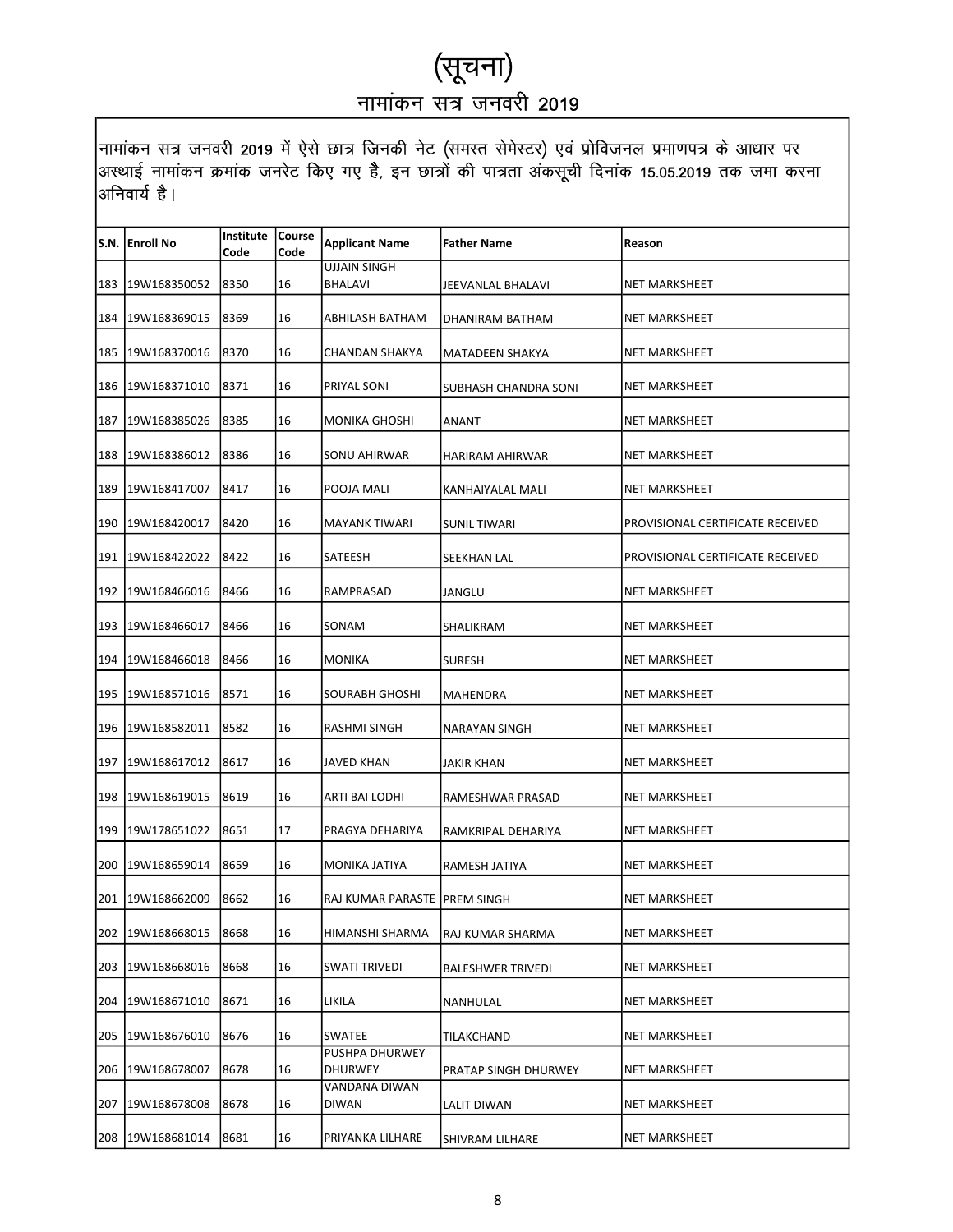|     | S.N. Enroll No   | <b>Institute Course</b><br>Code | Code | <b>Applicant Name</b>           | Father Name              | Reason                           |
|-----|------------------|---------------------------------|------|---------------------------------|--------------------------|----------------------------------|
|     | 209 19W168689009 | 8689                            | 16   | SHIVAM GHURE                    | NARMADA PRASAD GHURE     | NET MARKSHEET                    |
| 210 | 19W168707013     | 8707                            | 16   | POOJA SAHU                      | <b>MOHAN SAHU</b>        | NET MARKSHEET                    |
| 211 | 19W168708026     | 8708                            | 16   | MANOJ PAWAR                     | KAMMU                    | NET MARKSHEET                    |
|     | 212 19W168716022 | 8716                            | 16   | RANJEET MISHRA                  | SRI.SURESH PRASAD MISHRA | NET MARKSHEET                    |
|     | 213 19W168726023 | 8726                            | 16   | <b>SHASHANK NAYAK</b>           | RAMDATT NAYAK            | PROVISIONAL CERTIFICATE RECEIVED |
|     | 214 19W168726024 | 8726                            | 16   | PAWAN KUMAR<br>KACCHI           | NARESH KUMAR KACCHI      | PROVISIONAL CERTIFICATE RECEIVED |
|     | 215 19W168726025 | 8726                            | 16   | DEEKSHA BRAHMAN                 | ARVIND KUMAR             | PROVISIONAL CERTIFICATE RECEIVED |
|     | 216 19W168726026 | 8726                            | 16   | RASHMI KACHHI                   | NARESH KUMAR KACHHI      | PROVISIONAL CERTIFICATE RECEIVED |
| 217 | 19W168726027     | 8726                            | 16   | SAMEER DWIVEDI                  | <b>ARVIND DWIVEDI</b>    | PROVISIONAL CERTIFICATE RECEIVED |
| 218 | 19W168726028     | 8726                            | 16   | PRADEEP KUSWAHA                 | RAMKUMAR KUSHWAHA        | PROVISIONAL CERTIFICATE RECEIVED |
|     | 219 19W168726029 | 8726                            | 16   | <b>MOHIT KUMAR</b><br>LODHI     | <b>BAHADUR PRASAD</b>    | PROVISIONAL CERTIFICATE RECEIVED |
|     | 220 19W168788032 | 8788                            | 16   | <b>MAHESH AHIRWAR</b>           | <b>BHAGIRATH AHIRWAR</b> | NET MARKSHEET                    |
|     | 221 19W168788033 | 8788                            | 16   | SATYENDRA<br><b>RAJPOOT</b>     | <b>BHUBANI SINGH</b>     | NET MARKSHEET                    |
|     | 222 19W168788034 | 8788                            | 16   | ANURADHA RAJPOOT IGAMBHIR SINGH |                          | NET MARKSHEET                    |
| 223 | 19W168788036     | 8788                            | 16   | <b>BHUPENDRA SAHU</b>           | SRI RAM SINGH SAHU       | NET MARKSHEET                    |
| 224 | 19W168788037     | 8788                            | 16   | POONAM GOSWAMI                  | RAJESH GOSWAMI           | NET MARKSHEET                    |
| 225 | 19W168788038     | 8788                            | 16   | SOURABH YADAV                   | LAKHAN                   | NET MARKSHEET                    |
|     | 226 19W168791014 | 8791                            | 16   | <b>MONU PRAJAPATI</b>           | <b>NETRAM PRAJAPATI</b>  | NET MARKSHEET                    |
|     | 227 19W168791015 | 8791                            | 16   | <b>NEETESH KUMAR</b>            | JAGATRAM                 | NET MARKSHEET                    |
|     | 228 19W168809046 | 8809                            | 16   | ANKIT KEER                      | RAM SWAROOP KEER         | PROVISIONAL CERTIFICATE RECEIVED |
| 229 | 19W168809047     | 8809                            | 16   | SUSHMA                          | <b>MISHRI LAL</b>        | PROVISIONAL CERTIFICATE RECEIVED |
| 230 | 19W168822003     | 8822                            | 16   | VARSHA SHIVHARE                 | ARUN SHIVHARE            | NET MARKSHEET                    |
|     | 231 19W168827012 | 8827                            | 16   | SEEMA MERAVI                    | <b>JOGI LAL MERAVI</b>   | NET MARKSHEET                    |
| 232 | 19W168827013     | 8827                            | 16   | JITENDRA BISEN                  | NANAJI BISEN             | NET MARKSHEET                    |
| 233 | 19W168833004     | 8833                            | 16   | POOJA KAWRE                     | <b>MOHPAT KAWRE</b>      | NET MARKSHEET                    |
|     | 234 19W168833005 | 8833                            | 16   | MAMTA<br>CHOUDHARY              | GORELAL                  | NET MARKSHEET                    |